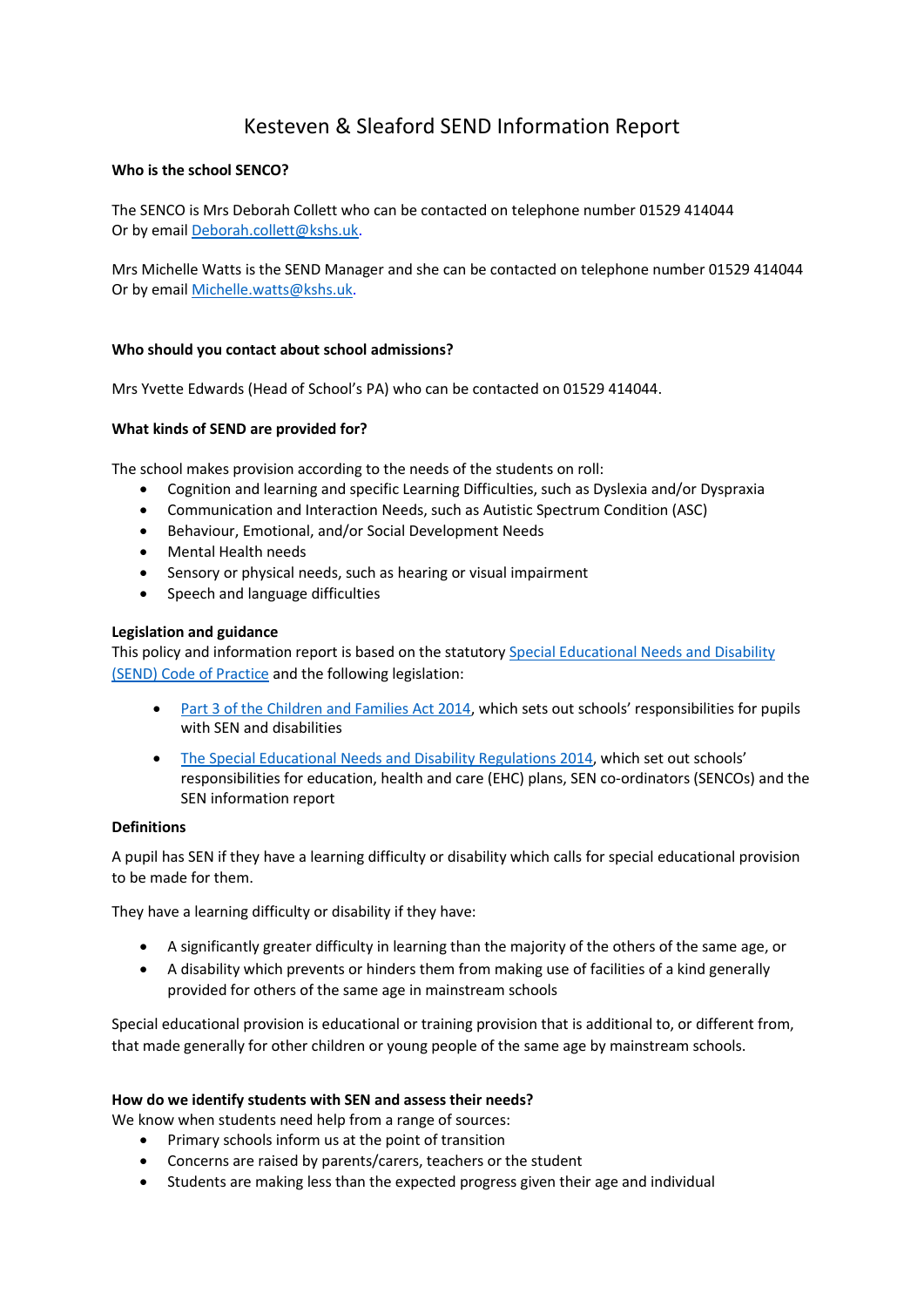- circumstances
- If there is a marked and noticeable change in the student's behaviour or progress
- The particular Special Educational Needs of a student are identified and assessed through a range of
- processes. Assessment of the student will include some of the following:
- **Observations**
- Tracking data
- Screening procedures and diagnostic testing
- Involvement of outside agencies

A constant monitoring review cycle of progress is in place involving the student, parents and teachers during all interventions.

# **What arrangements exist for consulting parents of students with SEND and involving them in their child's education?**

Parents are involved in planning their child's education and particularly for students with EHC Assessments, through the annual review process. Parents are also involved in six monthly reviews of progress with the SENCO or SEN Manager (previously known as IEP reviews). There are published Assessment points across the academic year. These results give a clear indication as to whether progress has been made.

There is an annual parents' consultation evening for all students each year. The SENCO or SEN Manager is available to meet with parents to discuss student progress and/or any concerns/worries parents may have. This contact can also be maintained via email.

# **What arrangements exist for consulting students with SEN and involving them in their education?**

The views of students are taken into account through Student Voice questionnaires, student forums and person centred reviews as well as through the School Council.

Students with either a statement of SEN or Education, Health and Care Plan have the opportunity to contribute their views through the review process.

# **What different types of support are available for students with SEND?**

The SEND provision available to students covers the following areas:

- Subject teacher input via targeted classroom teaching e.g. differentiation of classroom
- based tasks and activities.
- Implementation of specifically tailored support strategies.
- Group work with a small number of targeted pupils, run in the classroom, supported
- by a member of the support team.
- Specialist groups run by, or in partnership with, specialist agencies such as the
- Communication and Autism Team, Educational Psychology Services etc.
- Specialised one-to-one support from specialised professionals skilled in specific areas of
- need, such as Dyslexia, Dyspraxia, Sensory Support, Counselling, EAL etc.
- Peer/teacher mentoring opportunities
- Provision of specialist support equipment, IT or modified resources.
- Referral to external agencies such as Child and Adolescent Mental Health Services,

Speech and Language Therapy etc.

All pupils with sensory needs have access to a supportive school environment.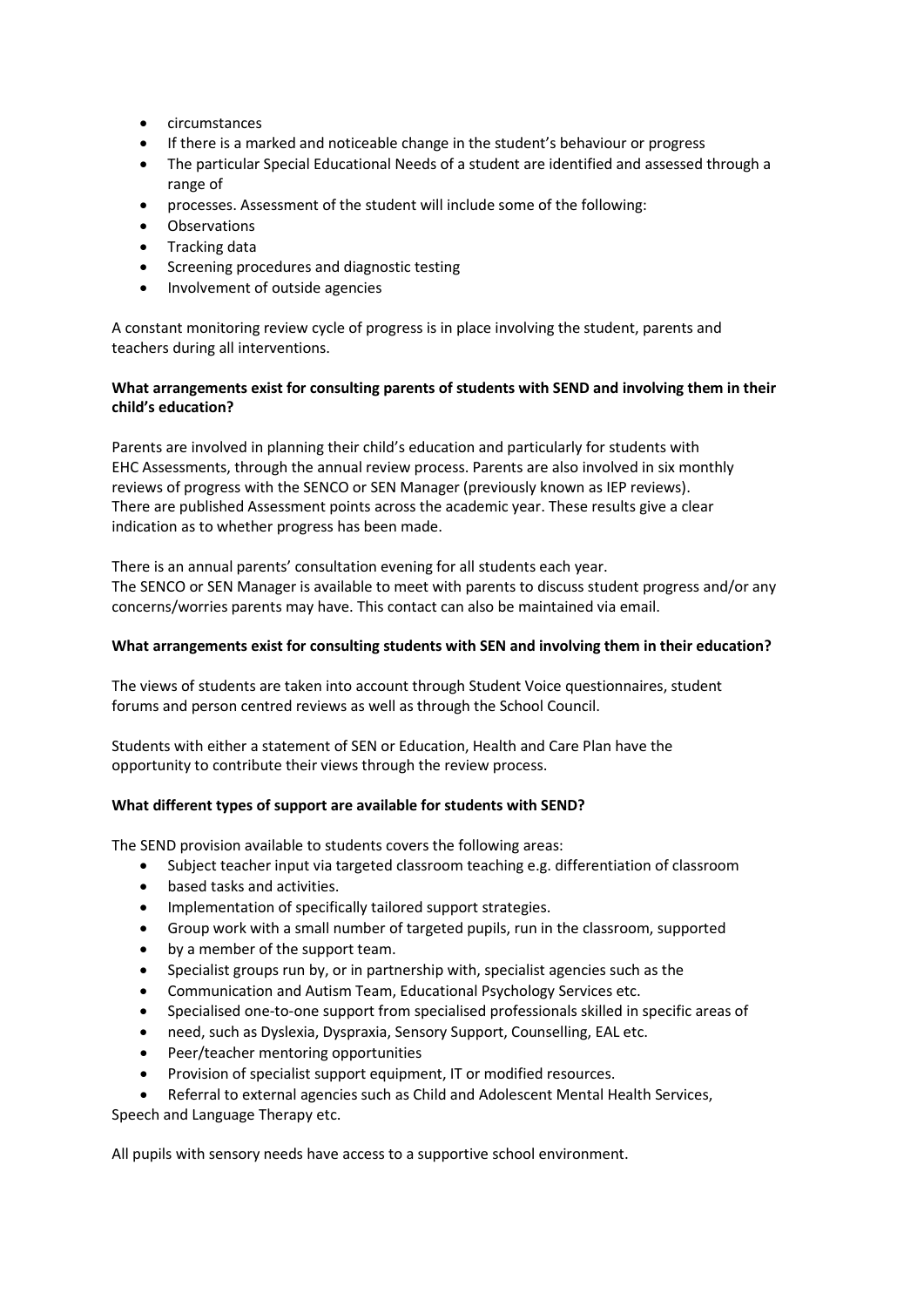There will also be students who receive specified individual support funded by the Local Authority, this type of support is available for students whose learning needs are severe, complex and lifelong. This is provided via a Statement of Special Educational Needs or an Education, Health and Care Plan (EHCP).This type of support is available to students with specific barriers to learning that cannot be overcome through normal classroom teaching, intervention groups, regular Teaching Assistant support or specialist teacher/agency/involvement/advice. The Statement/EHCP will outline the number of hours and financial assistance your child will receive from the Local Authority. Short-term and long-term outcomes will be specified.

# **How are the school's resources allocated and matched to student's Special Educational Needs?**

The SEND budget is allocated each financial year. The money is used to provide additional support or resources dependent upon an individual's needs.

Additional provision may be allocated after review meetings, or if a concern has been raised at another time during the academic year. Resources may include deployment of staff depending on funding allocation and individual circumstances.

All resources/training and support are reviewed regularly and changes made as needed/recommended.

## **How is the decision made about how much support your child will receive?**

Decisions are made in consultation with:

SENCO, Teachers, Head of Year, Senior Leaders, the student, parents and, if appropriate, other support staff and support agencies.

Decisions are based upon tracking of student progress and as a result of recommendations made by outside agencies.

#### **How will the curriculum be matched to your child's needs?**

The curriculum will be matched in a number of ways:

- Differentiation of work by subject teachers
- Provision of a Learning Profile (Individual Education Plan) which sets targets according to
- areas of need
- Provision of specialist equipment, IT or modified resources.

#### **How will the school monitor and evaluate SEND provision**?

We use appropriate intervention-specific tools when pupils have taken part in an evidence based intervention.

- Assessment outcomes and target data are tracked and formal test results are monitored
- Review meetings are held
- Where necessary, students will have a Learning Profile where progress against targets will
- be regularly reviewed and updated.
- The progress of students with a Statement of SEND/EHCP will be discussed at an Annual
- Review Meeting.

#### **How will you know how your child is doing?**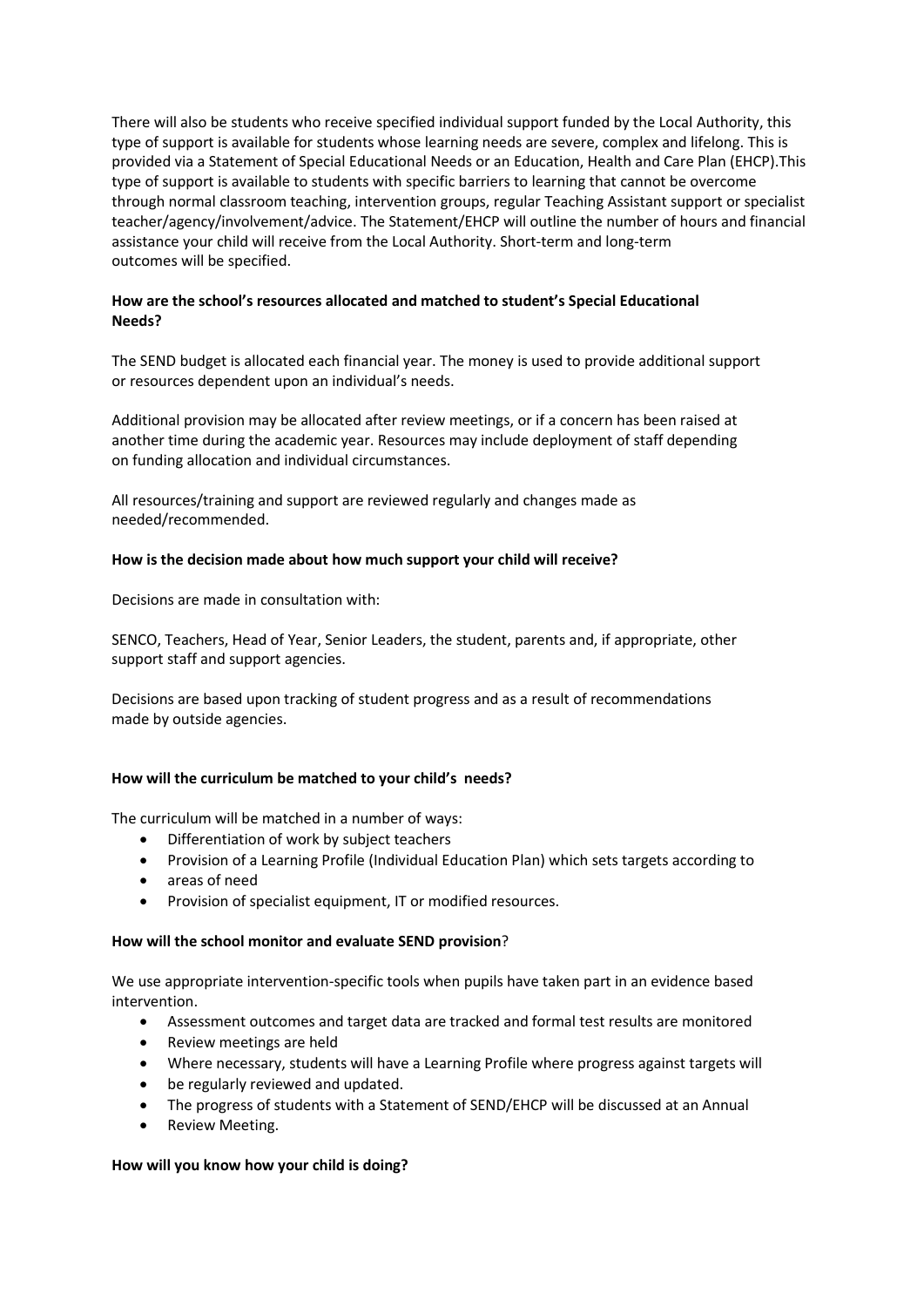Parents should know how well their child is doing in a number of ways:

- You will be able to discuss your child's progress at Parents' Evening
- Provision of Tracking Data and an annual school report
- Review/progress meetings with SENCO with subject teachers and Head of Year attending
- when appropriate
- Review/progress meetings with specialist professionals and external agencies
- Email communication access with all members of staff
- Comments made by staff in School Planner

## **What support will there be for your child's overall well‐being?**

The school offers a wide variety of pastoral support for students who are encountering emotional difficulties. These include:

- Members of staff, such as form tutor, Head of Year, SENCO, Pastoral Support, Wellbeing Ambassadors
- A Key-worker all being available to students who wish to discuss issues or concerns.
- A quiet area is available at lunchtimes for those who struggle with non-contact time
- Referrals to outside agencies can be made when needed e.g. Child and Mental Health
- Adolescent Services (CAMHS)

# **How does the school cater for student medical needs?**

Where students with SEN also have a medical condition, their provision is planned and delivered in a coordinated way with a Health Care Plan. The school adheres to the procedures specified in the School Medical Conditions Policy as laid out in the DfE Guidance for Supporting Pupils at School with Medical Conditions April 2014. There is a room for physiotherapy and some buildings have a disabled toilet. There is also a hoist in one of the toilets. A designated first-aider helps to manage the administration of medicines.

# **What specialist services and expertise can be accessed by the school?**

The school works alongside, and seeks support from other agencies where required, to maximise learning opportunities and potential.

Directly funded by school are:

- A SENCO
- SEND Manager
- Teaching Assistants providing in-class, group and one-to-one support to students with Additional Needs
- At times it is necessary to consult with outside agencies to receive their more specialised
- expertise. The agencies used by the school include:
- Autism Outreach
- Child and Adolescent Mental Health Service (CAMHs)
- Sensory Support Service
- Speech and Language Therapy Team
- Social Services

# **What training do the staff supporting students with SEND have?**

Staff have access to a variety of training pertaining to SEND within school. This includes:

- Specific Learning Difficulties, Dyslexia
- Dyspraxia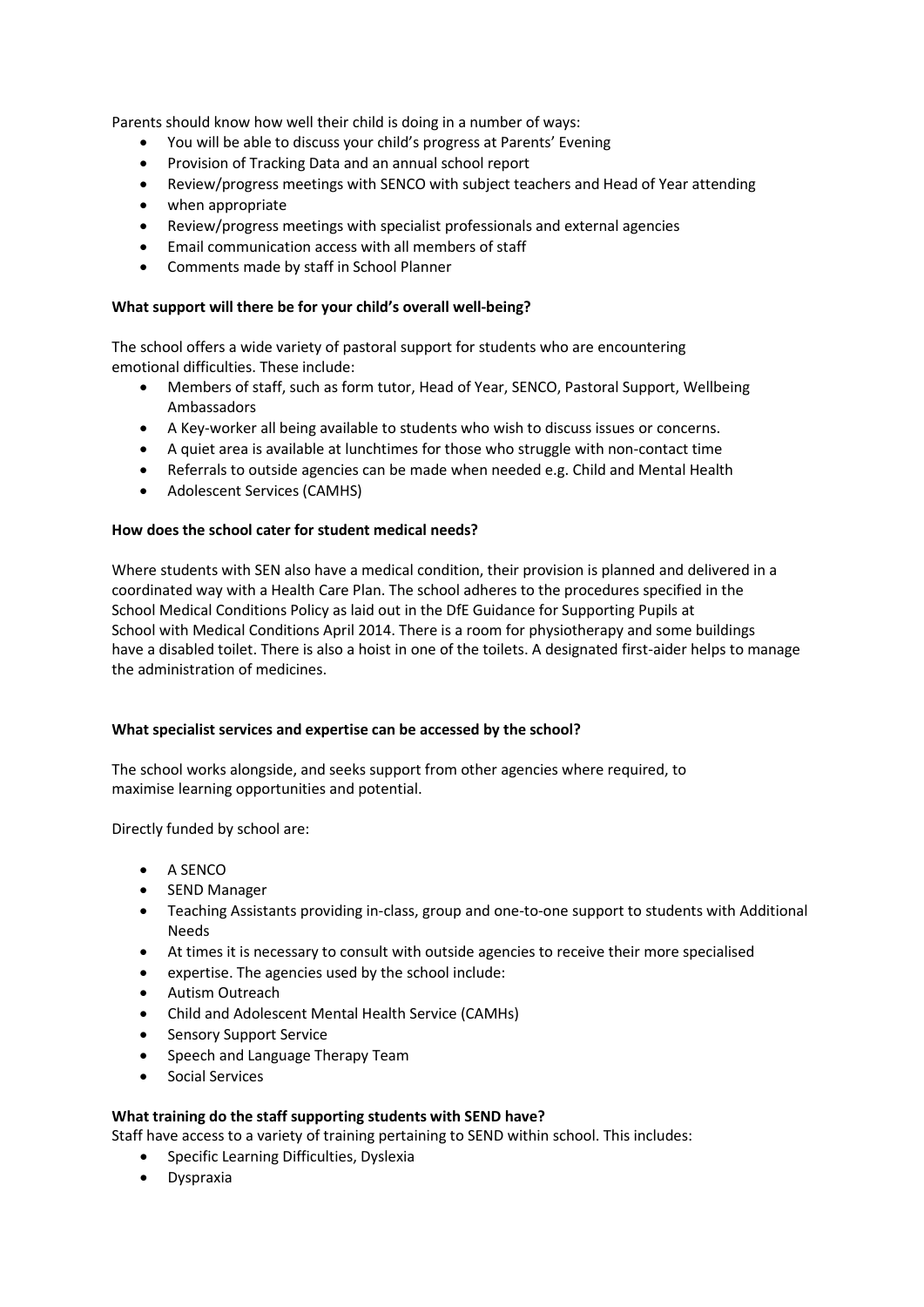- Autistic Spectrum Disorders
- Social, Emotional and Behavioural Needs
- Anger Management
- Mental Health training

Whole school training is provided on SEND issues. Individual teachers and support staff attend in school and external training relevant to the needs of specific students in their class.

## **How will your child be included in activities outside the classroom, including school trips?**

The school aims to ensure that activities and school trips are available to all:

- Risk assessments are carried out and procedures are put in place to enable all pupils to
- participate. This is done in liaison with the SENCO.
- "Reasonable adjustments" are made for those students with additional, medical and/or
- physical needs.
- If it is deemed that an intensive level of one-to-one support is required then a Teaching
- Assistant will accompany the student during their activity or trip.
- Appropriate provision of specialist equipment is provided such as a laptop, magnifier etc.
- Advice and guidance from specialist agencies is sought and followed.

# **How accessible is the school environment?**

The school site is made up of a range of buildings. The oldest building is the 'House' which is mostly inaccessible.

Both floors of the 'K' 'S'and 'V' blocks are fully accessible. The ground floor of the M and L blocks are accessible.

The Sports Hall is fully accessible.

# **What arrangements exist to support students moving between phases of education and to prepare them for adulthood?**

The school aims to make transitions as smooth as possible using a range of strategies:

- Discussions and meetings between previous or receiving schools, colleges, universities or
- other organisations, prior to the student joining/leaving. The school endeavours to pass
- on/receive all relevant information and records regarding students with SEND. Information
- is disseminated to teaching staff and Teaching Assistants with appropriate
- recommendations/advice implemented.
- All new Year 7 students attend an Induction Day in July
- Parent/student information evenings and open days also facilitate transition.
- Additional visits are also arranged for students who need extra time in their new school.

The SENCO or SEND Manager is always happy to meet parents/carers prior to their child joining/leaving the school to discuss anticipated learning needs/support arrangements. Likewise, school staff can also make external visits to schools/colleges/universities/organisations to plan transition arrangements in more detail.

Independent Careers Advice is available to all students.

All school SEND review meetings include transition discussions, and take advice from parents, teachers and other professionals involved.